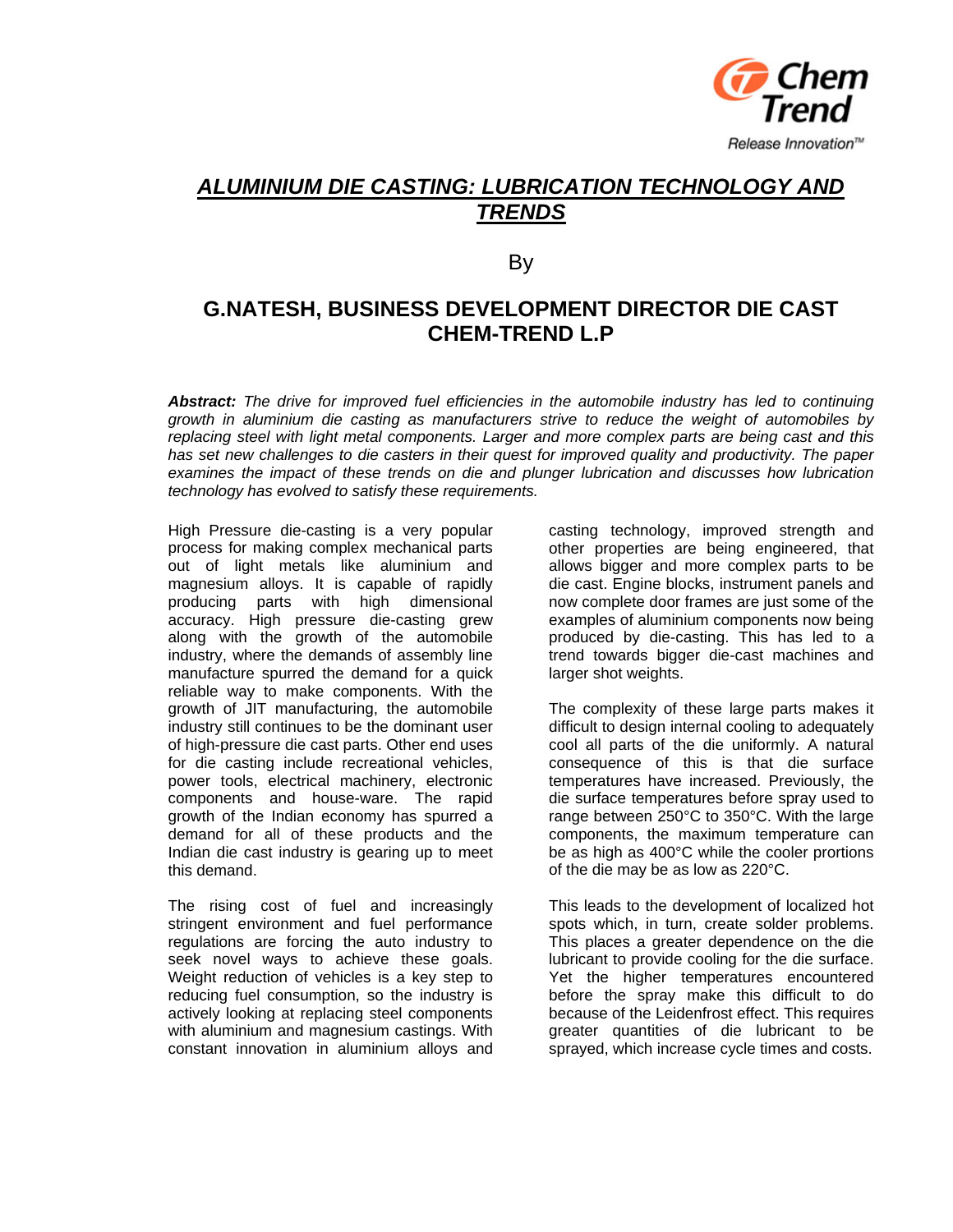

The Leidenfrost phenomenon is well known to die casters. When water is sprayed on to a hot surface, which is at a temperature well above the boiling point of water, it is unable to make contact with the metal surface. Instead, the drops of water appear to float on a cushion of water vapor and thus are unable to wet the surface (Figure 1). Die lubricant active materials are thus unable to be laid down on the die surface. The highest temperature at which water, or a water based die lubricant, can contact the metal surface is known as the Leidenfrost temperature. The rate of heat flux increases rapidly, reaching a maximum at what is termed the Nukiyama point (Figure 2). *(1)*

Our research focused on two separate operating window to form a film. However, if approaches to develop high performance die lubricants. The first was to try and increase the Leidenfrost temperature. By allowing the die lubricant to wet the surface at a higher temperature, film formation begins earlier, allowing shorter spray durations. The second approach was to develop materials that would form a film rapidly on the die surface at elevated temperatures. The cooling curve of water shows the rate of cooling approaches a maximum at a temperature known as the Nukiyama point. By increasing the Leidenfrost temperature, we are able to increase the



Figure 2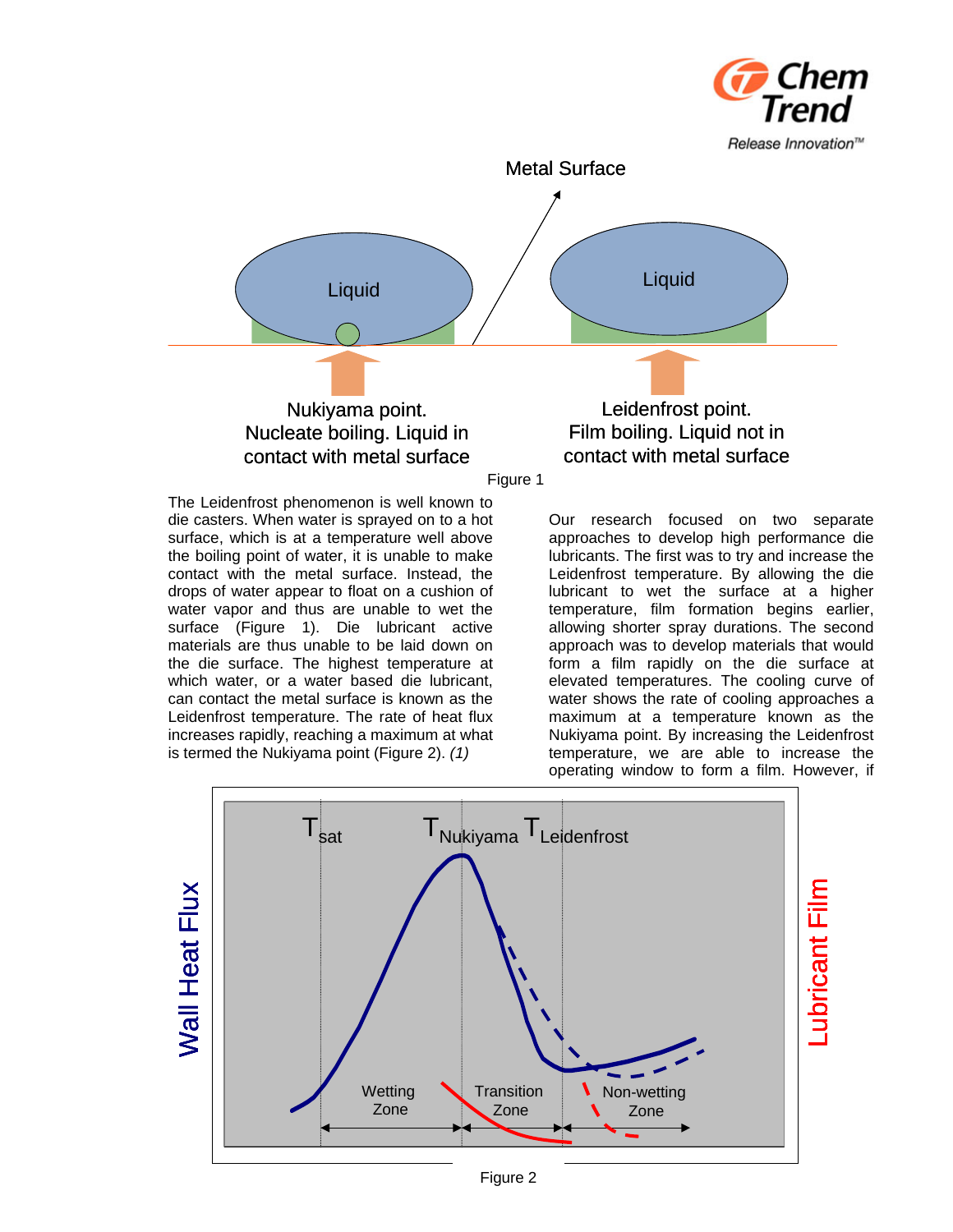

Release Innovation™

the film formation was slow at the higher temperatures, any advantage gained by raising the Leidenfrost temperature would be lost. Many different factors affect the Leidenfrost temperature. Mechanical factors like the distance and angle of sprays, the size of the droplet and impact pressure all affect the wetting temperature. Last, but not the least, constituents in the spray can affect Leidenfrost temperature. *(2)*

Studies with water showed that the presence of dissolved salts caused an increase in Leidenfrost point. Figure 3 shows cooling profiles with different fluid compositions. We see that DM water had a wetting temperature of about 315°C under experimental conditions. Soft water wets at about 320°C while hard water has a Leidenfrost point of about 340°C. Conventional die lubricants made with soft water show similar results. Note that these temperatures are higher than what is seen in the field due to differing operating conditions.

The comparable values under the same conditions were in excess of 370°C.

The benefit to a die caster is clearly seen. If a die is initially at a high temperature and needs to be cooled to about  $250^{\circ}$ C to get complete solidification, using these new materials could reduce the spray time by 20% to 30%. This directly translates into an increase in productivity, compared to conventional lubricants.

can only take place if an adequate amount of the lubricant film is formed over the die Cooling is only one of the functions of the die lube. The primary function is release, and this surface. Lubricant components do not always adhere to very hot surfaces. Materials were screened for high temperature film formation by weighing the amount of film formed by spraying a dilute spray containing a fixed quantity of actives onto a pre-weighed stainless steel plate maintained at specific



## **Die Cooling Curve**

Figure 3

able to develop materials that produced significant increases in the Leidenfrost point. and organic compounds and our efforts were We decided to screen a variety of inorganic

temperatures. Stainless steel was used as experiments showed that H13 tool steel became oxidized and created a large source of error in the observations. The use of stainless steel minimized this error.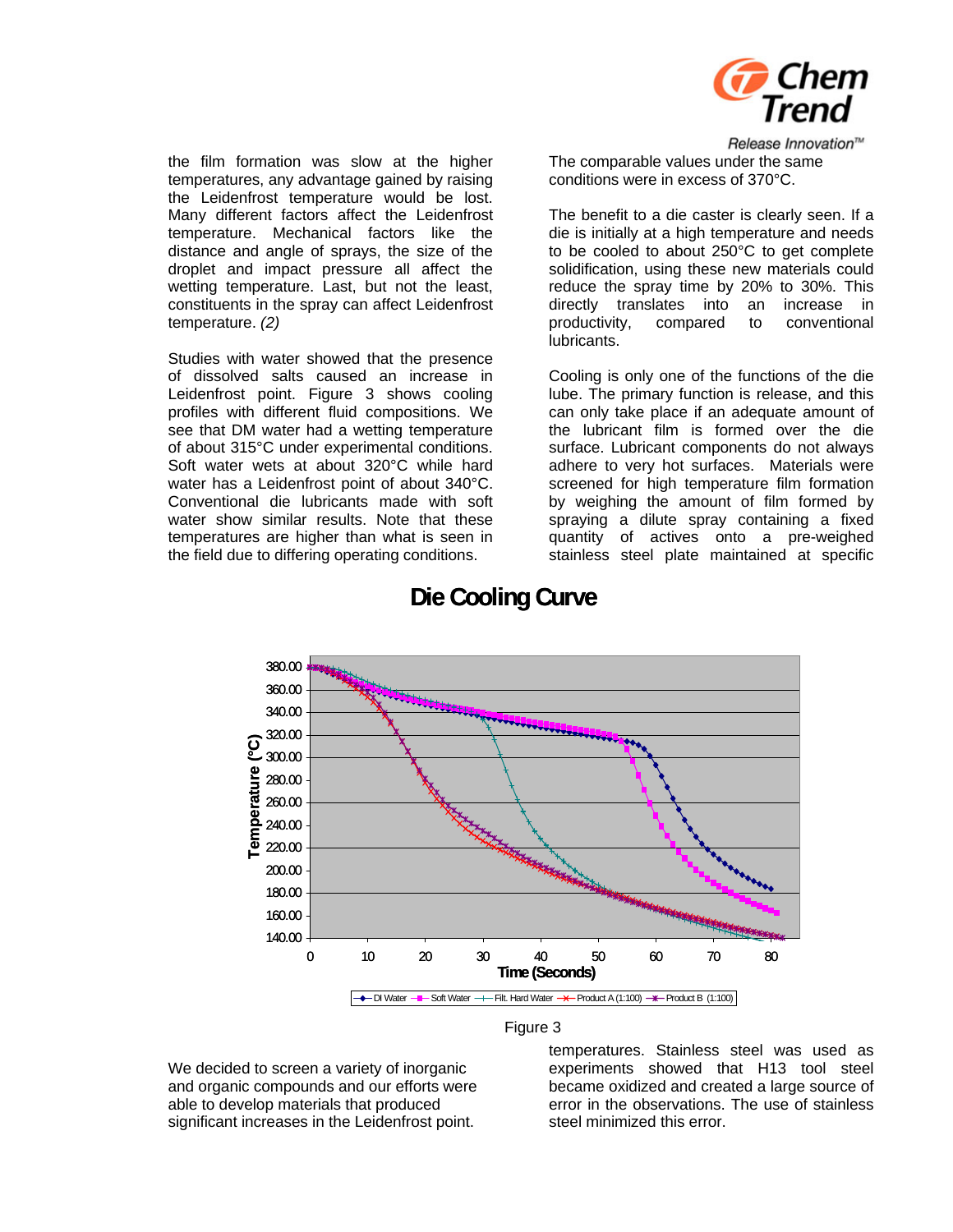

#### Release Innovation™

rapidly at the cooler parts of the die, but may not form very well at the hotter regions. Our In an actual die, there is wide variation in the temperature of the die surface. When die lube is sprayed on the surface, film can be formed initial tests tried to maintain a single plate with a standard temperature gradient similar to what may be encountered on a die. We were unable to get repeatable temperature gradients so we decide to measure the die adhesion at specific temperatures. We then compared the performance of different materials at the range of temperatures commonly encountered on the

formed at all temperatures. In actual practice this is very difficult to achieve. The results show that the new materials were at least 2 to 3 times more efficient than conventional die lubricants. These results were validated, by carrying out field trials on full-sized machines at customer sites. Field performance corresponded well with our experimental results.

cycle time of less than 120 seconds. They The first case is from a North American die caster making engine blocks with steel cylinder inserts on a 3500 T Ube® machine with a total



# **Hot Die Adhesion Index**

#### die.

operating at different temperatures. A value of Figure 4 shows the Hot Die Adhesion Index, which is ratio of the weight of film formed at 350°C and 250°C. This index is a measure of the uniformity of the film formed on a tool Figure 4 shows the Hot Die Adhesion Index,<br>which is ratio of the weight of film formed at<br>350°C and 250°C. This index is a measure of<br>the uniformity of the film formed on a tool<br>operating at different temperatures. A value



Old Product (After 8 hours)

were getting good solder protection, with low overspray and in-cavity buildup with a conventional die lubricant. When they started casting a new engine design, they noticed solder formation near the water jacket area on the part. This required them to do die polishing for about 30 minutes once every 8 hours.



New Product (After 8 hours)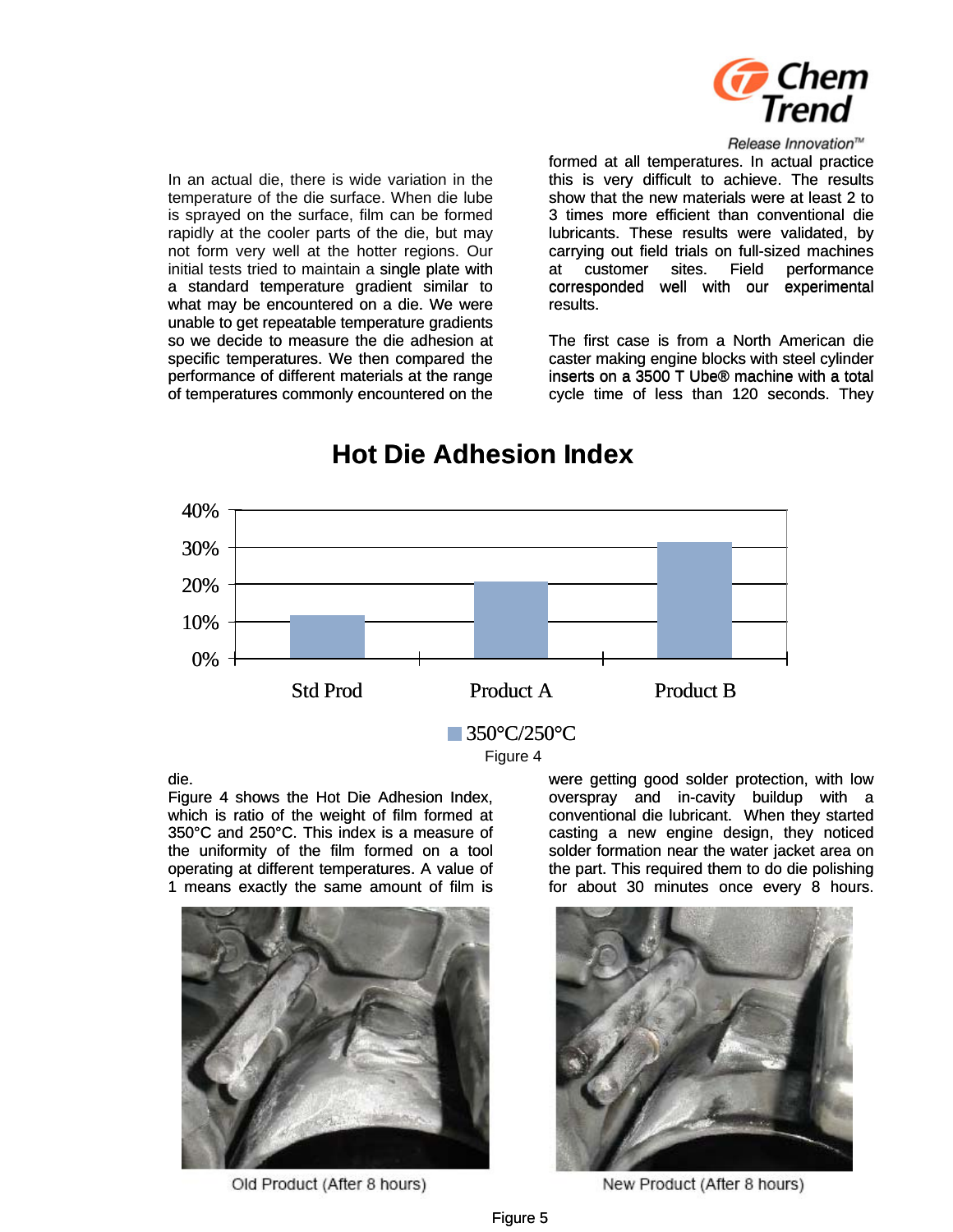

Running at richer concentrations did not help, giving buildup that also needed to be polished. Increasing the spray duration also had a major impact on productivity.

from 450°F to 750°F (232°C to 399°C) before spray on the ejector die. We also observed We took thermal images of the die before and after spray to monitor temperature profiles and spray distribution. The temperature ranged that the previous product was not covering the problem area adequately particularly at the high temperature zones. The new Safety-Lube® product could wet the hot surface earlier providing better coverage and could rapidly form an adequate lubricating film at the high temperatures seen on the die. Figure 5 shows the dramatic reduction in solder. The improved performance from the Safety-Lube® product eliminated the need to polish every shift and reduced the cleaning time by 50%.

running on a conventional die lubricant program but had a lot of issues with solder and The second example is from a small multicavity die with a shot weight of about 2 kg and a cycle time of less than a minute. They were build up, both in-cavity and overspray when they made specific parts which had significant

Release Innovation™ complexity and temperature variation. This had a major impact on productivity as they had to do an emergency polish at least twice per shift.

6, the new product provided a dramatic A trial with the new high temperature die lubricant was begun and the performance on 4 key parameters was compared with the conventional product. As can be seen in Figure reduction in solder and in-cavity buildup and provided excellent protection in the high temperature regions of the die. The plant could do away with the emergency polishing and productivity went up from 65% to 84%

outstanding. We have a range of products designed for a wide range of castings. By Based on these results, these products were launched commercially. Commercial acceptance of this technology has been carrying out a comprehensive survey of the system and customer-specific issues, we are able to ensure that the most suitable products can be recommended.

ever- increasing demands of a high strength to The die casting industry is rapidly changing to meet the new demands of their customers, New alloys are being developed to meet the